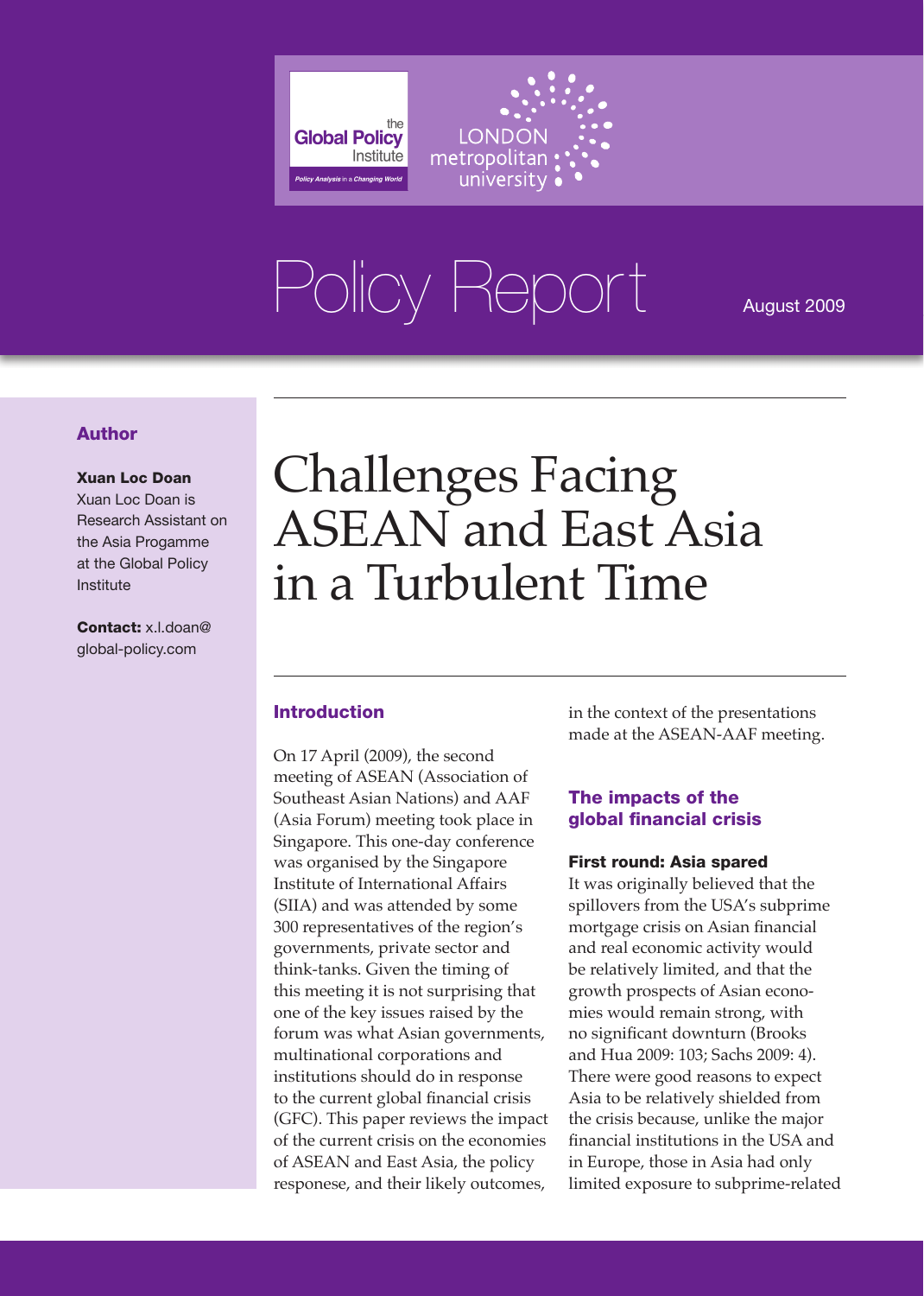|                   | <b>Write-downs</b> | <b>Raised</b> |
|-------------------|--------------------|---------------|
|                   |                    |               |
| World             | 1292.6             | 1109.4        |
| America           | 869.6              | 646.0         |
| Europe            | 387.2              | 393.6         |
| Asia              | 35.8               | 69.7          |
| Source: ADB 2009b |                    |               |

Table 1: Capital write-downs and raised by major banks between 1 October 2007 and 3 April 2009 (US\$ billon)

> products (IMF 2009a: 71; IMF 2009b: 4). The fundamental factor explaining this limited exposure is that having experienced their own financial crisis 10 years ago, many Asian banks were cautious over investing in high-risk and high-return assets (see also Dixon 2009). According to the Asian Development Bank (Asian Development Bank), the region's banks reported only 0.09% direct exposure of subprime assets (ADB 2009b: 2). This report, notes that according to Bloomberg, of the US\$1292.6 billion written off by major banks since 1 October 2007, Asian financial institutions accounted only for US\$35.8 billion (see Table 1). In addition, the reforms implemented during and after the 1997 crisis had made Asian financial sectors relatively resilient to global shocks and well prepared for this crisis (ADB 2009b: 2). In short, Asian countries were relatively unscathed by subprime related-mortgage assets during the early stage of the crisis. Because of this, as the IMF Deputy Managing Director, Takatoshi Kato, remarked at the Harvard Asia Business Conference in February 2009: 'for a while, Asian economies

took comfort from not being at the epicenter of the crisis, hoping that improved macroeconomic fundamentals and relatively sound bank and corporate balance sheets would insulate them from the financial turmoil.'

#### Second round: hit by capital flight

Yet, even though Asian financial institutions entered the global financial crisis with limited exposure to subprime-related assets, and had relatively healthy financial positions, the crisis and slowdown in the USA and Europe have had effects on Asia's financial markets through capital flow channels (IMF 2009b: 4). Indeed, the IMF concluded that the impact of the GFC on domestic financial markets in Asia have been substantial (IMF 2009a: 71). In other words, while being spared in the first round of the crisis, Asian countries were hit by the second round, when foreign capital and investments fled the region, causing currency depreciation and sharp falls in stock market prices. During 2008, stock markets tumbled by some 58% in Indonesia and India, 50% in Thailand and Singapore, and by over 65% in China. Overall, Southeast and East Asian stock markets fell more than the Dow Jones index, which fell by 31% during 2008. Thus, according to Kato (2009), the current crisis dismantled the myth that the Asian economies were insulated from the global financial turmoil. He maintains that because they dramatically increased their participation in international financial markets, this opened several channels of transmission of the global financial turmoil to the region (see also IMF 2009b: 4). Firstly, because foreign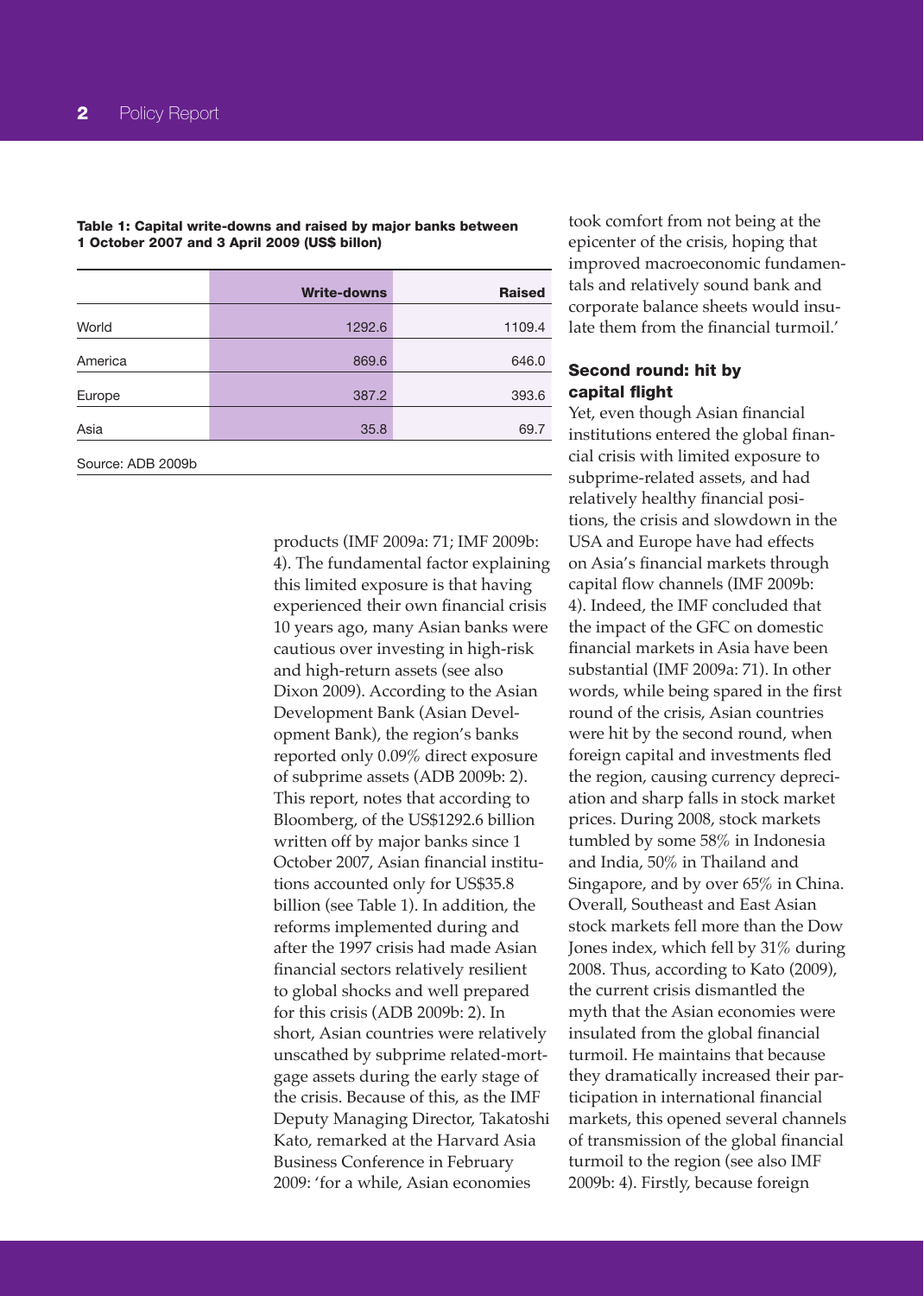investors increased their holdings of Asian assets during the boom, the outflows during the crisis have been quite substantial. According to Kato (2009) outflows from equity markets alone in emerging Asia, amounted to some US\$70 billion in 2008. Secondly, the increased dependence of Asian banks on international wholesale funding made them particularly exposed to the process of global deleveraging and the resulting shortage of dollar funding. Thirdly, since the region's corporations increased their reliance during the boom period on foreign funding, such as bond, equity and loan issuance, they were more exposed to refinancing risks when access to foreign borrowing was curtailed.

#### Third round: hit hard by export decline

Nevertheless, what struck ASEAN members and other Asian countries the hardest, though in an indirect way, was the third and final round, during which the GFC and recession in the West began to have serious effects on Asia's real economies through trade channels. As Dr. Noleen Heyzer, Under-Secretary-General of the United Nations and Executive Secretary, Economic and Social Commission for Asia and the Pacific said in her opening speech at the ASEAN-AAF, 'what started as a financial crisis in the West has become an economic crisis in the East'. Indeed, the impact of the global financial crisis on Asia's economies has been surprisingly heavy and dramatically affected the region's economies (IMF 2009a: 71). According to a study by the Asian Development Bank undertaken in April 2009, this

crisis presents Asian countries 'with its most difficult economic challenges in recent times' being even broader, deeper and more complex than the one they experienced 10 years ago (Asian Development Bank 2009b: 2). This is because during the previous crisis, heathy growth and demand in the developed economies helped support Asia's recovery. However, this time the USA and Europe are in recession and their consumption, on which the region had long depended,

'As a result of the drastic fall of exports, Asian economic growth rates have fallen sharply and are projected to drop further'

is in decline. In other words, the fundamental factor lying behind this downturn is that the growth of Asian economies depends heavily on exports to developed markets, which have fallen dramatically since the outbreak of the financial crisis.

Prior to the GFC, Asian economies enjoyed impressive growth. Indeed, as Kato (2009) points out, 'it was only last summer that the region was enjoying double-digit expansion of its industrial production base'. However, it was the exports of the region to the outside world that played the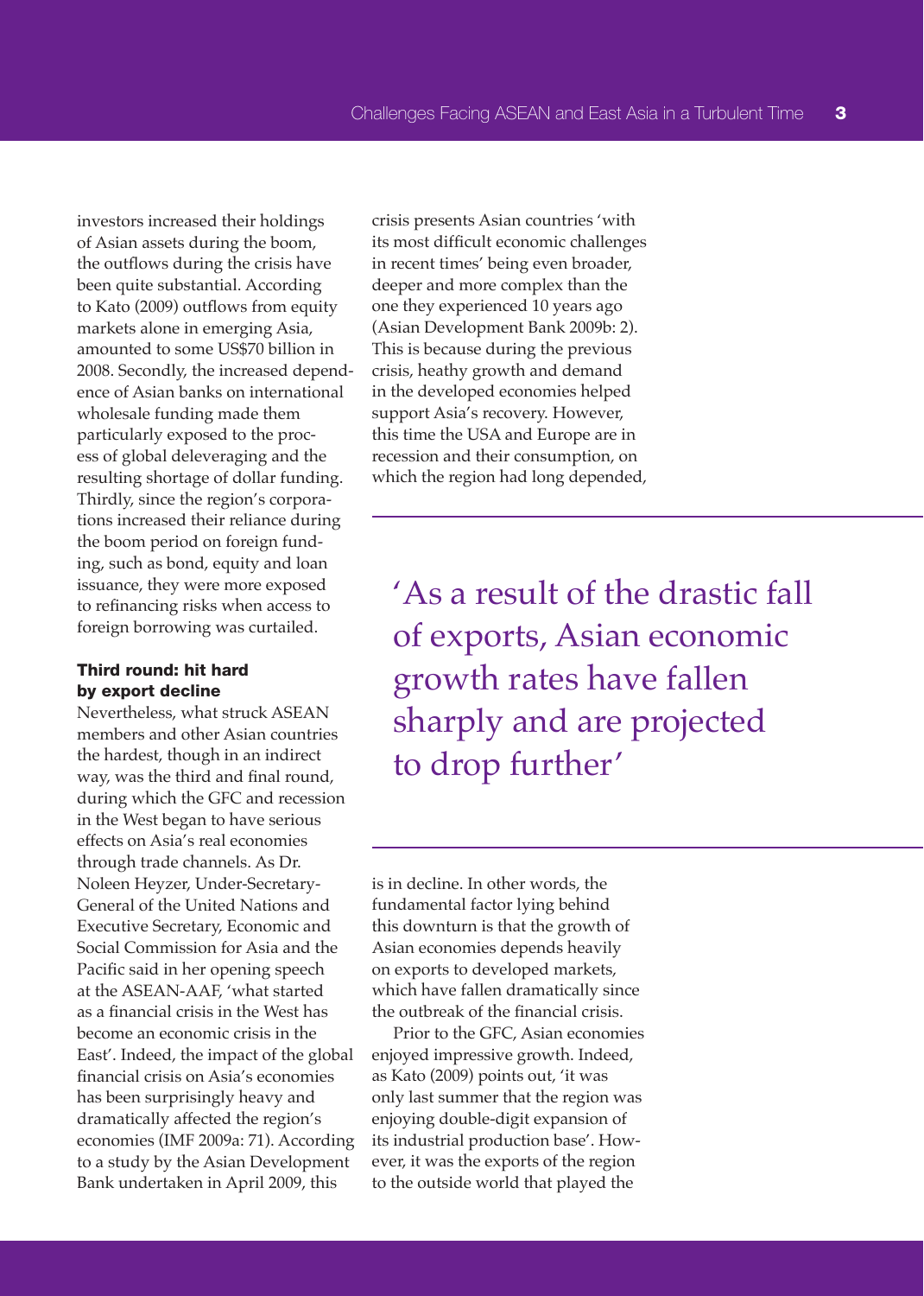|                | 2007 | 2008 | 2009*   |
|----------------|------|------|---------|
| <b>ASEAN**</b> | 12.2 | 14.5 | $-17.7$ |
|                |      |      |         |
| Indonesia      | 14.0 | 18.0 | $-25.0$ |
| Malaysia       | 9.6  | 12.8 | $-13.3$ |
| Singapore      | 10.5 | 13.1 | $-16.1$ |
| Thailand       | 17.3 | 16.8 | $-18.0$ |
| Vietnam        | 21.9 | 29.1 | $-31.8$ |
| East Asia***   | 18.9 | 13.4 | $-6.2$  |
| China          | 25.8 | 17.3 | $-4.3$  |
| South Korea    | 14.2 | 14.3 | $-15.0$ |

Table 2: Annual percentage growth rates of merchandise exports in Southeast and East Asian countries

\* projection

\*\* Ten ASEAN countries

\*\*\* China, Hong Kong, Taiwan, South Korea and Mongolia (excluding Japan) Source: ADB 2009a

> major part in this growth. Over the last three decades, the region had enjoyed a rapid growth of intraregional trade (Brooks and Hua 2009: 125-6). Because of this, it was widely believed that Asia's dependence on external trading partners had decreased (IMF 2009b: 2). However, according to Kato (2009) this was a mistaken view, because in reality global demand still represented a major factor behind Asia's export growth (see also Brooks and Hua 2009: 125-6). Thus, the current crisis dismantled another widely held myth that 'emerging economies in Asia are decoupled from the business cycle of advanced economies' (Kato 2009). The growth of Asia's intraregional trade was largely driven by trade in parts and components within

regional production networks, whose finished products were eventually exported to extra-regional markets. In other words, trade within Asia is part of a globalised supply chain, which is ultimately linked to demand in the external world. It is estimated that about half of the intra-regional exports, including both direct exports and indirect exports through a growing intra-Asian re-export trade, were destined for Westen markets. Thus, the crisis and the slowdown of the advanced countries cut a vital source of the Asia's economic growth (ADB 2009b: 3; IMF 2009: 2-4). During the final quarter of 2008 exports from East and Southeast Asia contracted by some 30% and significant overall declines were projected for 2009 (ADB 2008b: 39; Table 2). Electronics exports have been particularly hit, and badly weakening export performance in South Korea, Malaysia, Philippines and Singapore. Other Asian countries, such as Cambodia and Indonesia have also suffered as the consumption in advanced markets of their major, labor-intensive export goods, such as textiles, toys, and footwear has sharply contracted. In addition, falling commondity prices have badley affected Vietnam, Indonesia, Thailand, and Malaysia (ADB 2009b: 3).

As a result of the drastic fall of exports, Asian economic growth rates have fallen sharply and are projected to drop further. Growth in East Asia declined from 10.4% in 2007 to 6.6% in 2008, and is forecast to shrink to 3.6% in 2009, despite the relatively strong performance of China. Growth in Southeast Asia was only 4.3% in 2008, compared with 6.4% in 2007, and may fall to below 1% in 2009 (Table 3).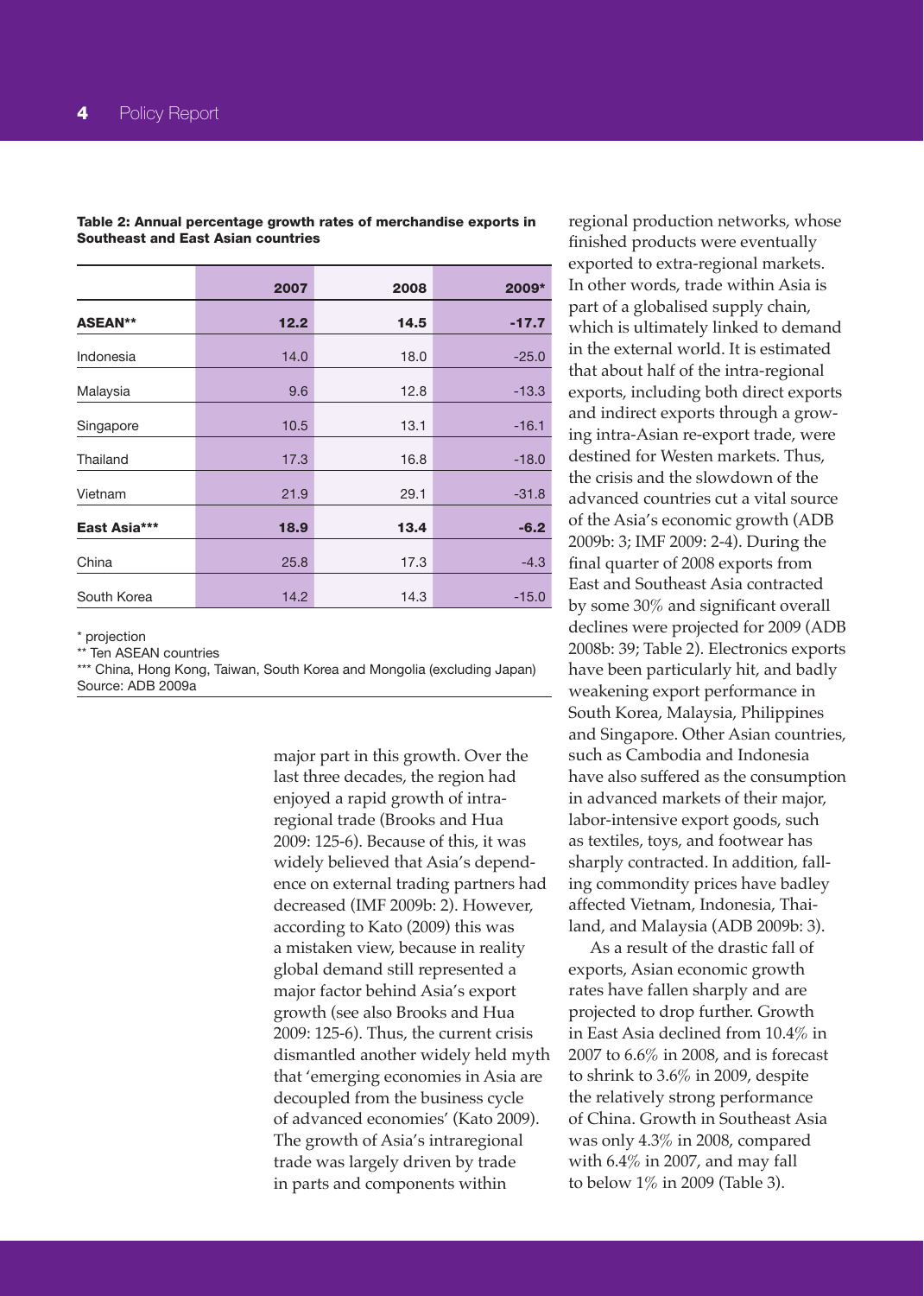#### Worse than expected

Overall, the collapse of major financial institutions in the USA and then in Europe have had a very major impact on the Asian economies, far greater than many originally expected. Sachs (2009: 4) points out that 'Asia is experiencing a significant downturn right now, and one that is probably worse than in the official forecasts'. That is, while the banks in Southeast and East Asia largely avoided the credit crisis, the real economies of these countries have faced two indirect, but major, problems brought about by the current GFC. Firstly, the decline of foreign capital and investments. Second, which is much more severe, the fall of exports. In other words, the challenge that ASEAN and other Asian countries are facing is their heavy reliance on advanced countries, in terms of investment and trade. The critical question is how ASEAN and other Asian countries will addess these challenges.

#### The Responses

The experience of current crisis has brought home to the economies of Southeast and East Asia that in order to achieve healthy and long-term growth they must cut their dependence on the West. In order to do this a series of key measures have been implemented. These include creating a regional monetary fund, boosting domestic demand and investment, increasing intraregional trade, and increasing social protection. All of these have been in place or under discussion in the region's major economies since the late-1990s,

2007 2008 2009\* ASEAN\*\* 6.2 4.3 0.7 Indonesia 6.3 6.1 3.8 Malaysia 6.3 4.6 -0.2 Singapore 7.8 7.8 1.1 -5.0 Thailand **4.9** 2.6 -2.0 Vietnam 8.5 6.2 4.5 East Asia\*\*\* 10.4 6.6 3.6 China 11.3 9.0 7.0 South Korea **5.0** 2.5 -3.0

Table 3: Annual percentage growth rates of GDP in Southeast and East Asian countries

\* projection

\*\* Ten ASEAN countries

\*\*\* China, Hong Kong, Taiwan, South Korea and Mongolia (excluding Japan) Source: ADB 2009a

largely as a response to the experience of the 1997-8 financial crisis (see also Dixon 2009). However, not only has the crisis given new urgency to these measures, but with around US\$4 trillion in foreign exchange reserves, large current account surpluses and low inflation, Asia is well placed to engage in very high level of public expenditure (Sachs 2009: 4, 13).

#### Lesson one: Don't go to the IMF

The 1997/98 financial crisis taught Asian countries that they could not depend on the IMF or the USA in the event of another crisis. That is why, following the crisis, a proposal to create an Asian Monetary Fund (AMF) was put forward. However, due to strong opposition from the USA and the IMF, it did not materi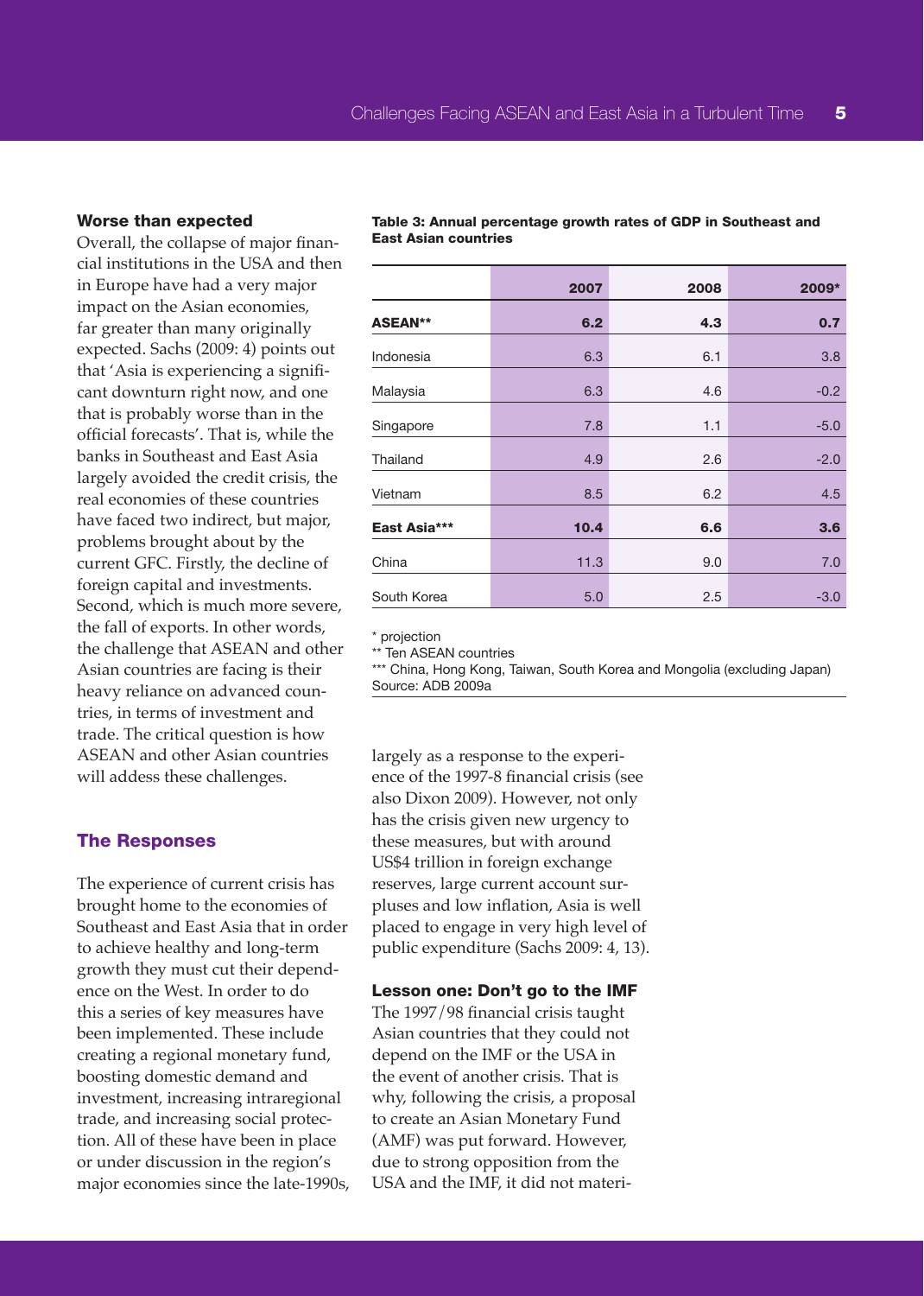alise. However, in 2000, at a regional summit held in Chiang Mai, ASEAN countries and China, Japan and South Korea (ASEAN + 3), initiated a system of bilateral short-term financing facilities (see also Dixon 2009). Nevertheless, until the outbreak of the current crisis, this Chiang Mai Initiative (CMI) remained simply an arrangement to swap relatively small amounts of currency. The outburst of the GFC finally forced the region

'Asian countries cannot achieve growth based on domestic demand unless the region's governments make their citizens feel less insecure'

> to take a much more robust step by creating a US\$120 billion fund, which is aimed at supporting members hit with the type of capital flight which characterised the 1997-8 crisis and providing an alternative to the IMF. However, it remains to be seen how this \$120bn regional fund will operate and whether it will eventually lead to the creation of the AMF. Another key issue, which has not yet been resolved, is what currency will the regional fund be based on, China's yuan or Japan's yen.

#### Lesson 2: Promote domestic demand and reduce export dependence

As has already been discussed the current crisis taught Asian countries that they must cut their dependence on exports. In order to do so they must boost domestic consumption. This has been given further urgency by evidence of declining domestic consumption in the wake of the contraction of exports (*Economist* on 29 January 2009). While all the major countries have sought to stimulate consumption through government expenditure, and fiscal measures, these are only short-term solutions. A longer-term impact could be achieved through spending their massive reserves on infrastructure, education, health or energy programmes. Sachs (2009: 13) points out that 'Asia needs all of that desperately', because Asia 'is still the region of the world with the fastest urbanization, with the most dramatic need for pollution control, for cleaning up the energy sector, for cleaning up the rivers, for sustainable urban development'. By spending on infrastructures they also create jobs for people, which in return enables them to spend. However, the fundamental problem remains one of permanently increasing the propensity to spend and reducing the need to save. Engineering such a structural reform is not easy given the lack of social protection.

#### Improving social protection and stability

Asian countries cannot achieve growth based on domestic demand unless the region's governments make their citizens feel less insecure about their healthcare, their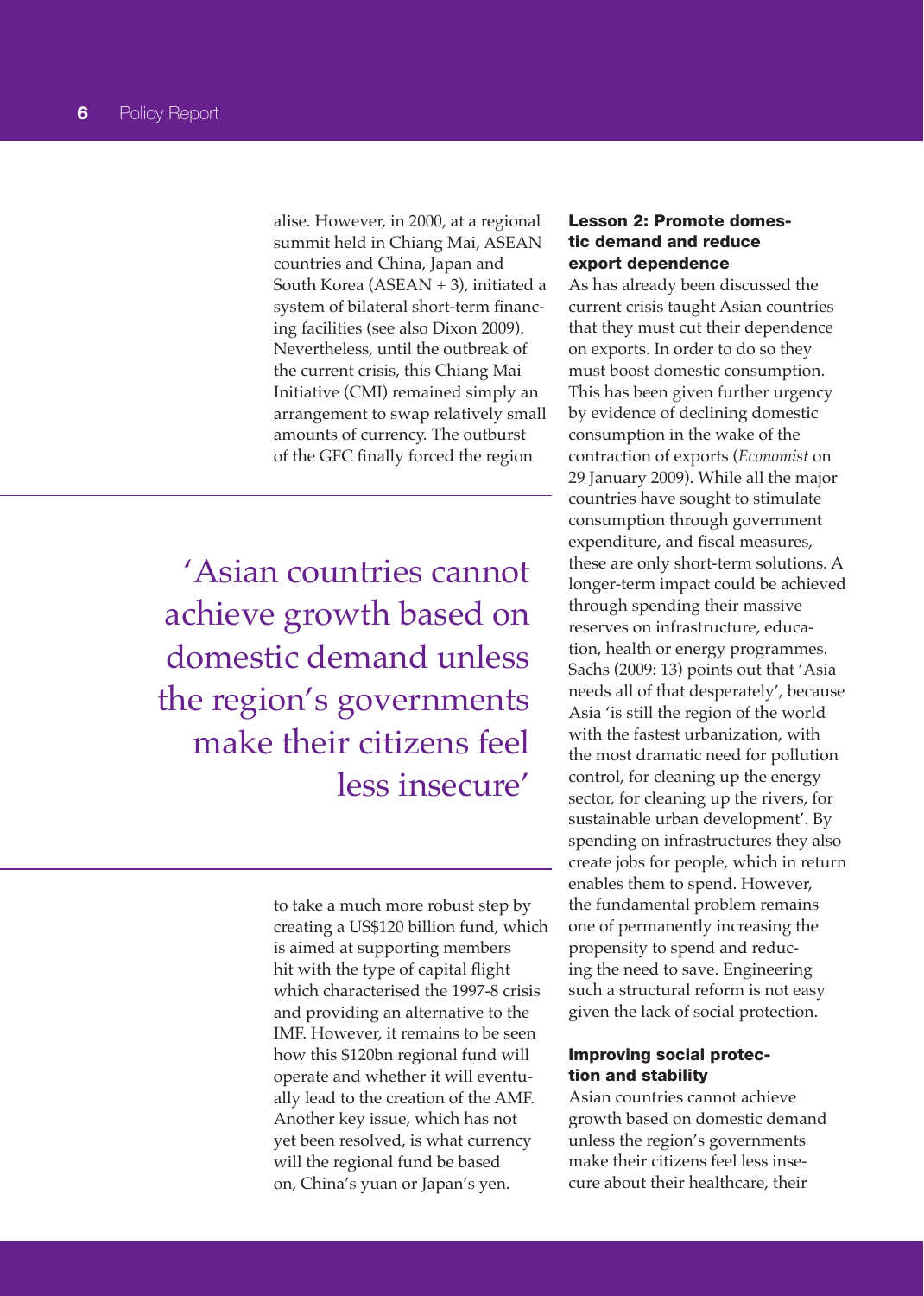children's education or their future and retirement. In other words, improving social protection is vital for Asian countries if they want to recover from the crisis and ensure long-term growth. Health and welfare expenditure is one of the most effective and fastest ways of injecting buying power into communities. As Dr. Noleen Heyzer, mentioned in her opening speech at the ASEAN-AAF meeting, if Asia wants to develop a robust regional economy with a low level of poverty, social protection must be the corner stone of the recovery plan, providing minimum wage, employment insurance and health insurance, and increased individual security. In addition, it is believed that reducing disparities and poverty, and maintaining social protection and individual security, will lead to national socio-political stability, which is vital not only for the region's economic recovery, but also for healthy and long-term development. In his closing speech of the ASEAN-AAF meeting, Malaysia's Deputy Prime Minister Tan Sri Muhyiddin Yassin underlined that: 'National socio-political stability is necessary for economic recovery to take place. We cannot benefit even if the world's economic engines somehow manage to re-start when our societies are in tatters'. He further stressed that to avoid this policies have to go beyond social security to ensure that legislatures, judiciaries and civil services are 'capable and robust, as well as broadly inclusive and democratically-based'.

#### Enhancing intra-regional trade

ASEAN and other Asian countries can reduce dependence on exports by accelerating the growth of intraregional trade. One way to achieve this is for the Asian countries, especially ASEAN members and China, to see each other as end markets rather than as primarily links in the global supply chain. Again, in order to do this, the region's governments must introduce major reforms to encourage their citizens to spend.

Another way to promote the interregional trade is to establish free trade agreements. However, this is proving very difficult. Even though ASEAN agreed to establish a FTA in 1992, progress has been very slow. Major barriers to regional integration included the lack of complementarity and, according to the panellists at the ASEAN-AAF meeting, the great divergence in political and economic conditions. In addition, the plans for closer regional economic have been further delayed by the undermining of ASEAN's credibility and relevance by the on-going Myanmar situation and destabilising domestic political events, most recently in Thailand.

#### Conclusion: from challenges to opportunities

In conclusion, there is no doubt that the global financial crisis and slowdown in the USA and Europe have brought many challenges to Southeast and East Asia. Even though the financial institutions in Southeast and East Asia have been relatively unharmed by the global crisis, the region's economies were hit hard by the financial crisis and recession in the advanced countries. However, while ASEAN and East Asia face serious problems, the crisis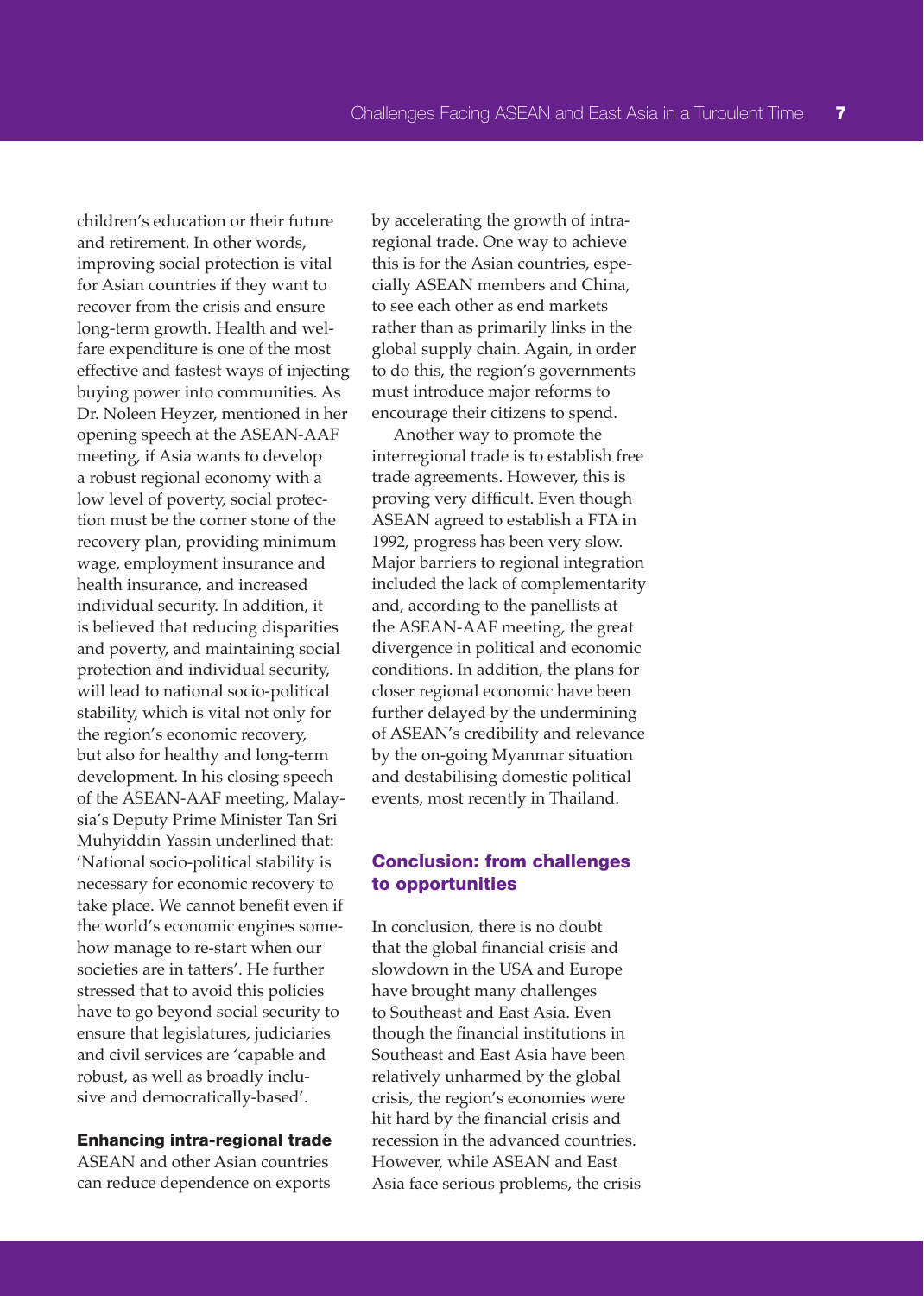also provides opportunities to solve them, a point stressed by Dr Heyzer in the opening speech of the of the ASEAN-AAF meeting. Indeed, it was the global financial and economic turmoil that finally pushed the ten ASEAN members and three East Asian nations to establish the US\$ 120 billion emergency fund. This illustrates the manner in which these countries are not only attempting to overcome the current crisis and avoid similar ones in the future, but also consider the crisis as an opportunity to decrease their reliance on foreign capital and such agencies as the IMF. The crisis also gives them a good chance to reduce their reliance on exports, increase interregional trade, improve infrastructure, healthcare, social protection, and educational provision. There are clearly great opportunities. Thus, it remains to be seen whether the countries of Southeast and East Asia come out of the crisis stronger and more self-reliant.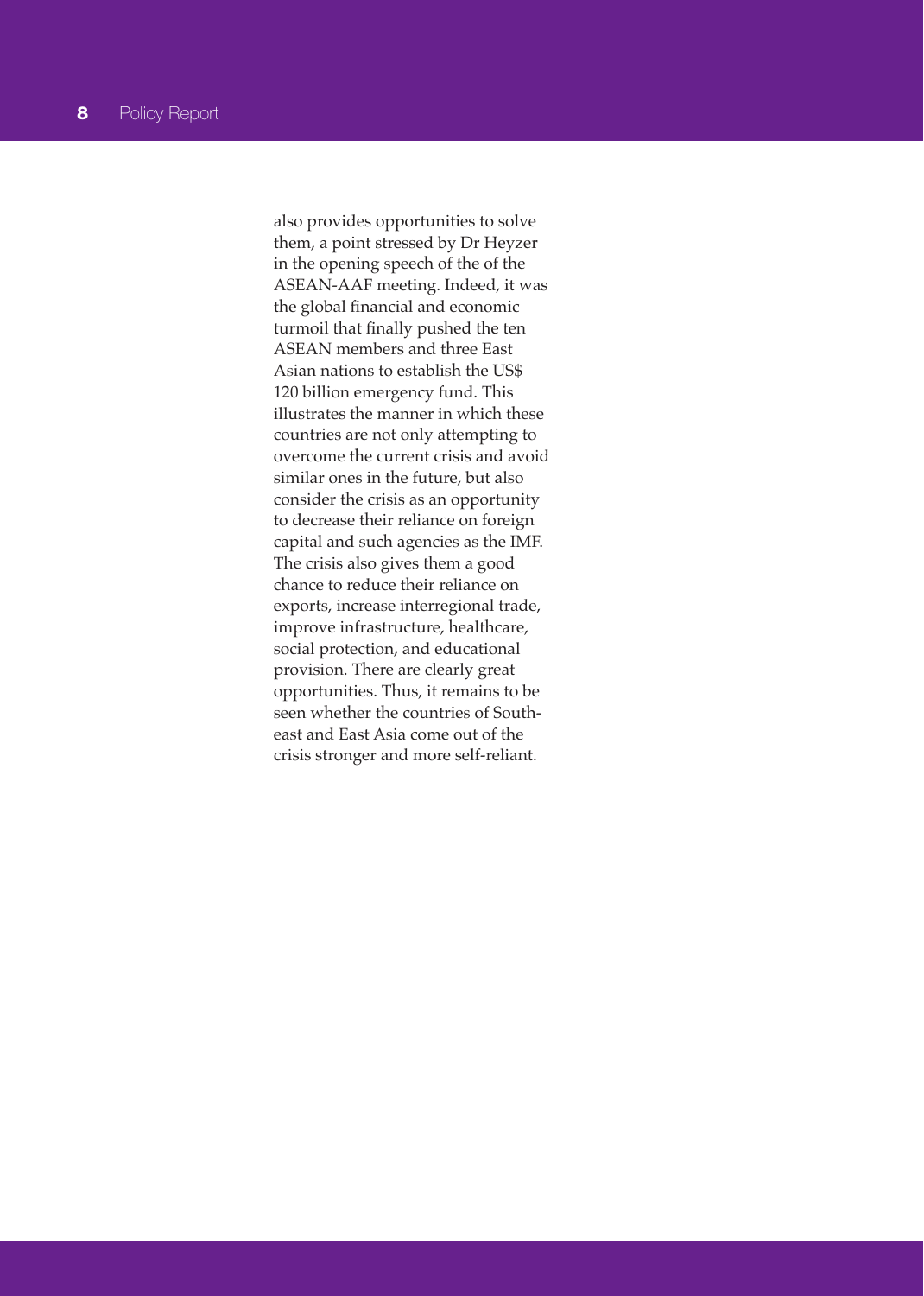#### **Bibliography**

- Asian Development Bank (2009a) *Asian Development Outlook 2009 – Rebalancing Asia's Growth*, ADB, Manila.
- Asian Development Bank (2009b) *The Global Economic Crisis – Challenges for Developing Asia and ADB's Response*, ADB, Manila.
- Brooks Douglas H. & and Changchun Hua (2009) 'Asian Trade and Global Linkages', *Asian Development Review*, vol. 26, no. 1.
- Dixon, C. (2009) 'The emerging Pacific Asian economies and the financial crisis', Global Policy Institute, Policy Paper No. 9, http://www.global-policy.com/fileadmin/ user\_upload/GPI/Short\_Policy\_Docs/ PP9\_changing.pdf
- International Monetary Fund (2009a) *World Economic Outlook,* April, IMF, Washington.
- International Monetary Fund (2009b) *Asia and Pacific – Global Crisis: Asian Context,*  May, IMF, Washington.
- Kato, T. (2009) *Implications for Asia from the Global Financial Crisis and Policy Perspective,* Remarks at Havard Asia Business Conference, 14-15 February.
- Sachs, J. D. (2009) 'Achieving Global Cooperation on Economic Recovery and Long-Term Sustainable Development', *Asian Development Review*, vol. 26, no. 1.
- *The Economist* (2009) *Asia's sinking economies - Asia's suffering*,
- http://www.economist.com/opinion/displaystory.cfm?story\_id=13022085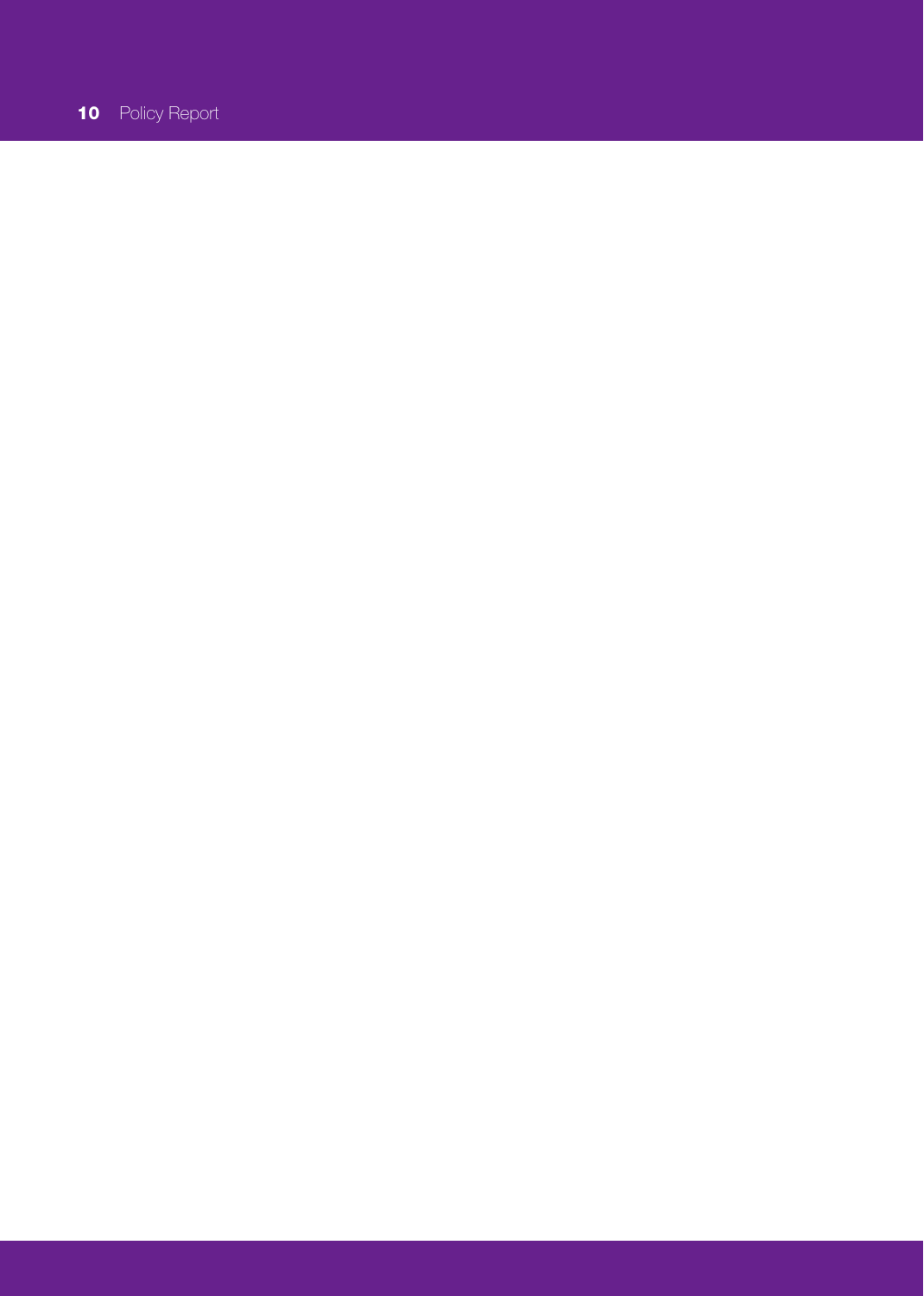



The Global Policy Institute was created in August 2006 as a Research Institute of London Metropolitan University. It brings together academics from the social sciences and business disciplines to analyse the dynamics of globalisation and formulate policy solutions. The Institute's research and consultancy will be of direct practical use to decision-makers, policy formation, business users and civil society groups, and it will offer partnerships within and beyond the academic community.

#### The Global Policy Institute

London Metropolitan University 31 Jewry Street London EC3N 2EY United Kingdom

Tel +44 (0)20 7320 1355 Fax +44 (0)20 7320 3018 Email office@global-policy.com Web www.global-policy.com